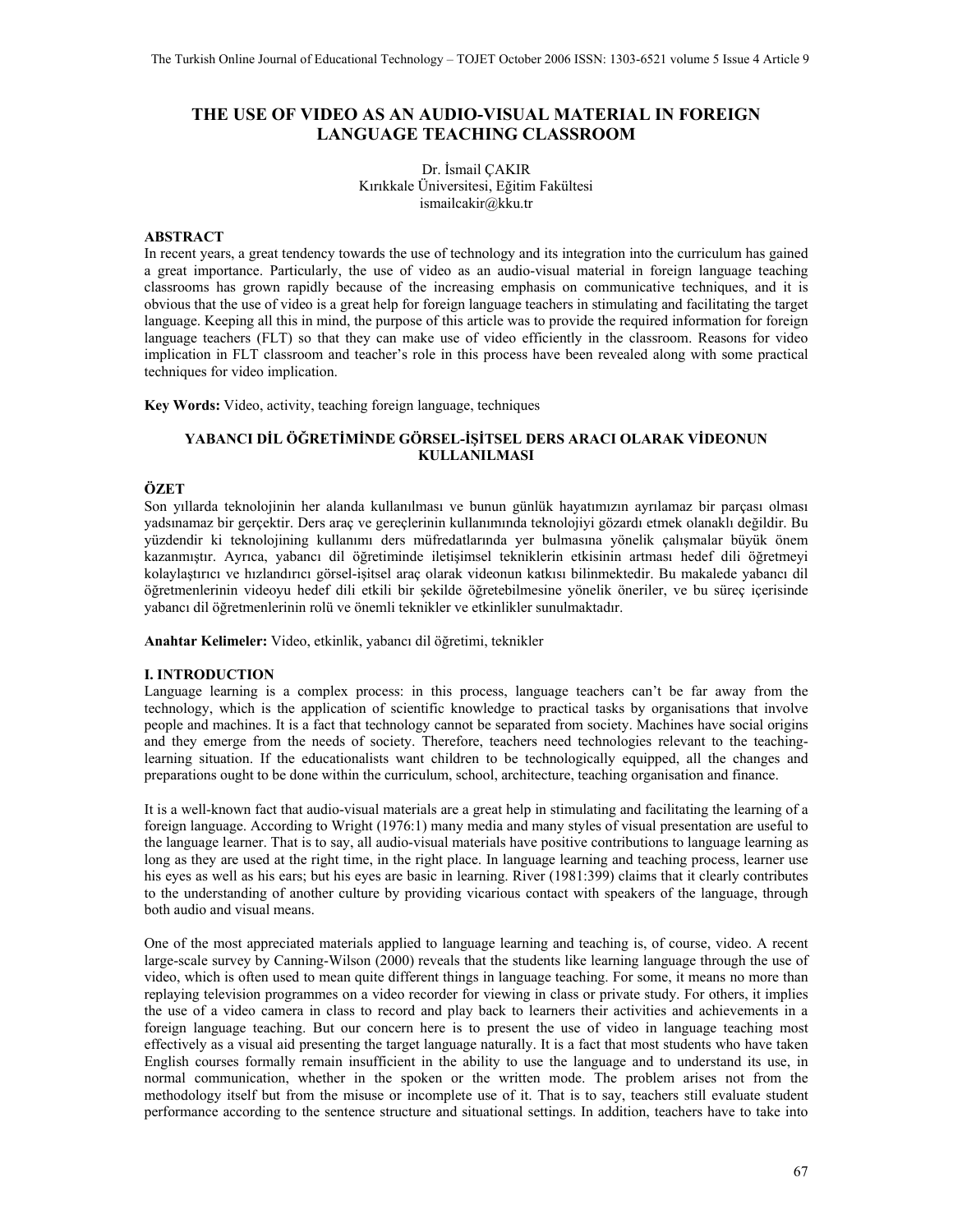consideration their performances in terms of communicative acts. But this not necessarily mean that teachers should pay full attention to only communicative acts in the preparation and presentation of language teaching materials.

In recent years, the use of video in English classes has grown rapidly as a result of the increasing emphasis on communicative techniques. Being a rich and valuable resource, video is well-liked by both students and teachers (Hemei, 1997:45). Students like it because video presentations are interesting, challenging, and stimulating to watch. Video shows them how people behave in the culture whose language they are learning by bringing into the classroom a wide range of communicative situations. Another important factor for teachers that makes it more interesting and enjoyable is that it helps to promote comprehension. We know that deficiencies in vocabulary can make even a simple task very difficult for our students. Video makes meaning clearer by illustrating relationships in a way that is not possible with words, which proves a well-known saying that a picture is worth thousand words. Two minutes of video can provide an hour of classroom work, or it can be used to introduce a range of activity for five minutes. A ten-minute programme can be useful for more advanced students. Less advanced students may wish something much shorter because their limited command of the language also limits their attention span.

It is obvious that non-native speakers of a language rely more heavily on visual clues to support their understanding and there is no doubt that video is an obvious medium for helping learners to interpret the visual clues effectively. According to a research, language teachers like video because it motivates learners, brings the real world into the classroom, contextualizes language naturally and enables learners to experience authentic language in a controlled environment. Moreover, in this issue Arthur (1999) claims that video can give students realistic models to imitate for role-play; can increase awareness of other cultures by teaching appropriateness and suitability.

## **II. REASONS FOR VIDEO IMPLICATION IN FLT CLASSROOM.**

A great advantage of video is that it provides authentic language input. Movies and TV programmes are made for native speakers, so in that sense video provides authentic language input (Katchen,2002). That is to say, it is obvious that the practical implications of video in the classroom in any classroom environment it can easily be used; teacher can step in the process whenever he wishes; he can stop, start and rewind to repeat it for several times where necessary. Any selected short sequence from the programme can be utilized for intensive study. To pay special attention to a particular point in the programme it is possible to run in slow motion or at half speed or without sound.

Besides, the learner can concentrate on the language in detail and interpret what has been said, repeat it, predict the reply and so on. The learner can also concentrate in detail on visual clues to meaning such as facial expression, dress, gesture, posture and on details of the environment. Even without hearing the language spoken clues to meaning can be picked up from the vision alone. Using visual clues to meaning in order to enhance learning is an important part of video methodology.

The other point that should be focused is that in foreign language to interpret attitude is very difficult owing to the fact that the listener concentrates himself on the verbal message, not the visual clues to meaning. Video gives the students practice in concluding attitudes. The rhythmic hand and arm movements, head nods, head gestures are related to the structure of the message. Moreover, the students have a general idea of the culture of the target language. It may be enjoyable for the learners to have something different for language learning apart from the course books and cassettes for listening.

On the other hand, besides advantages, the disadvantages of video should also be taken into account. The main disadvantages are cost, inconvenience, maintenance and some cases, fear of technology. Additionally, the sound and vision, quality of the copies or home-produced materials may not be ideal. Another important issue in this case is that the teacher should be well-trained on using and exploiting the video. Otherwise, it becomes boring and purposeless for students.

#### **III. TEACHER'S ROLE**

Just as in many English teaching situations, the teacher plays a key role in using the video as an aid for language teaching for s/he has the prime responsibility for creating a successful language learning environment. The teacher should get use of the power of video films. At his point, video should never be considered as a medium which rivals or overshadows the teacher, but it is a useful aid for him. That is, it can not replace the teacher because it can only teach things which are recorded on, and this makes the learning foreign language attractive. It is certain that the teacher is as effective as the video film in teaching through video, because he is the only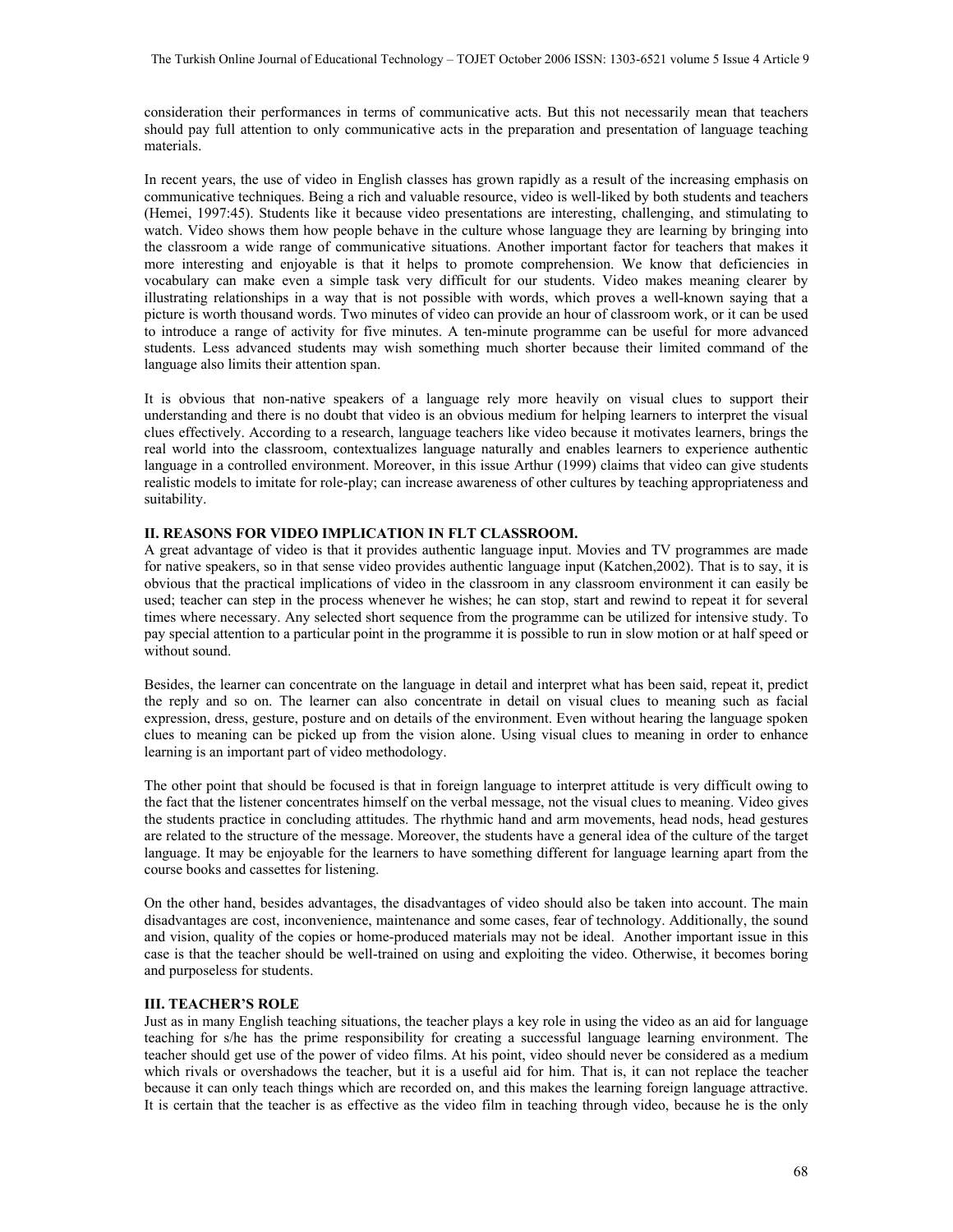person who enables the learners to comprehend what they watch and hear by using some of the communicative techniques. The teacher can be a controller, an assessor on organiser, a prompter and a participant as well.

The teacher is a controller because he or she is the only person who controls not only what the learners do but when they speak as well while they are watching the video film. The teacher is also an assessor because he or she assesses the learner's work in order to see how well they are performing. The teacher should wait until the end of the activity and then he must evaluate the learner's outputs. Furthermore, the teacher is an organiser because he needs to be so. He should be a good organiser in teaching the foreign language through video, and should know exactly what to lead to success. He should not give useless information or confusing instructions to the learners in order not to waste a lot of time. He should clearly explain what they are going to watch and what their task is.

The other role that the teacher carries is being a prompter because he acts as a prompter. When there is a silence viewing or what the learners are confused about what to do next, he is expected to encourage learners participate. The teacher is a participant because he participates in the activities while teaching a foreign language through video. He knows the materials and all the details about them, which help the learners feel comfort and facilitates learning. Considering these factors in mind, the teacher should prepare to promote active viewing and facilitate successful language learning. This requires being familiar with the video materials before they are used in class. The teacher should develop a plan for each video unit and encourage active viewing. To aid comprehension, he should prepare viewing guides which are easy and related to the language level of the students.

## **IV. SOME PRACTICAL TECHNIQUES FOR VIDEO IMPLICATION**

It is easy for a group of imaginative teachers experienced in using video in ELT to sit down and draw up a list of different ways of using video in the classroom. There are many accounts where interesting video lessons are reported in the literature. Canning-Wilson (2000) suggests that as F/SL educators we must not loose sight of the educational purpose it has in the language classroom although it may be a popular tool to use with students. To get a successful result in language teaching using the video as an aid there are some techniques that should be benefited by both teacher and learner.

| <b>TECHNIQUE</b>                               | <b>CLASSROOM IMPLICATION</b>                                                                                                                                                                                                                                                                                                                                                                                                                                                                                                                                                                                                                                                                                                                                                                                                                                                          |
|------------------------------------------------|---------------------------------------------------------------------------------------------------------------------------------------------------------------------------------------------------------------------------------------------------------------------------------------------------------------------------------------------------------------------------------------------------------------------------------------------------------------------------------------------------------------------------------------------------------------------------------------------------------------------------------------------------------------------------------------------------------------------------------------------------------------------------------------------------------------------------------------------------------------------------------------|
| <b>ACTIVE VIEWING</b>                          | Active viewing increases the students' enjoyment and satisfaction and focuses their<br>attention on the main idea of the video presentation. So, it is necessary for students<br>to take an active part in video teaching presentations. Before starting the<br>presentation the teacher writes some key questions on the board about the<br>presentation so that the students get an overview of the content of it. After viewing<br>the questions the students answer the questions orally, or the students may take<br>notes while viewing. For more detailed comprehension students are provided a cue<br>sheet or viewing guides and let them watch and listen for specific details or specific<br>features of language. However, it should be kept in mind that the level of the<br>students should be taken into account and adapt the technique according to their<br>levels. |
| <b>FREEZE FRAMING</b><br><b>AND PREDICTION</b> | Freeze framing means stopping the picture on the screen by pressing the still or<br>pause button. Video gives us an additional dimension of information about the<br>characters' body language, facial expressions, emotions, reactions, and responses.<br>Teacher freezes the picture when he or she wants to teach words and expressions<br>regarding mood and emotions, to ask questions about a particular scene, or to call<br>students' attention to some points. By freezing the scene the students can be asked<br>what is going to happen next. So they speculate on what will happen in the next act.<br>Freeze framing is excellent for speculation. This activity also fires the imagination<br>of the students by leading them predicting and deducing further information about<br>the characters.                                                                      |

## **Table1.** Some practical techniques for video implication in classroom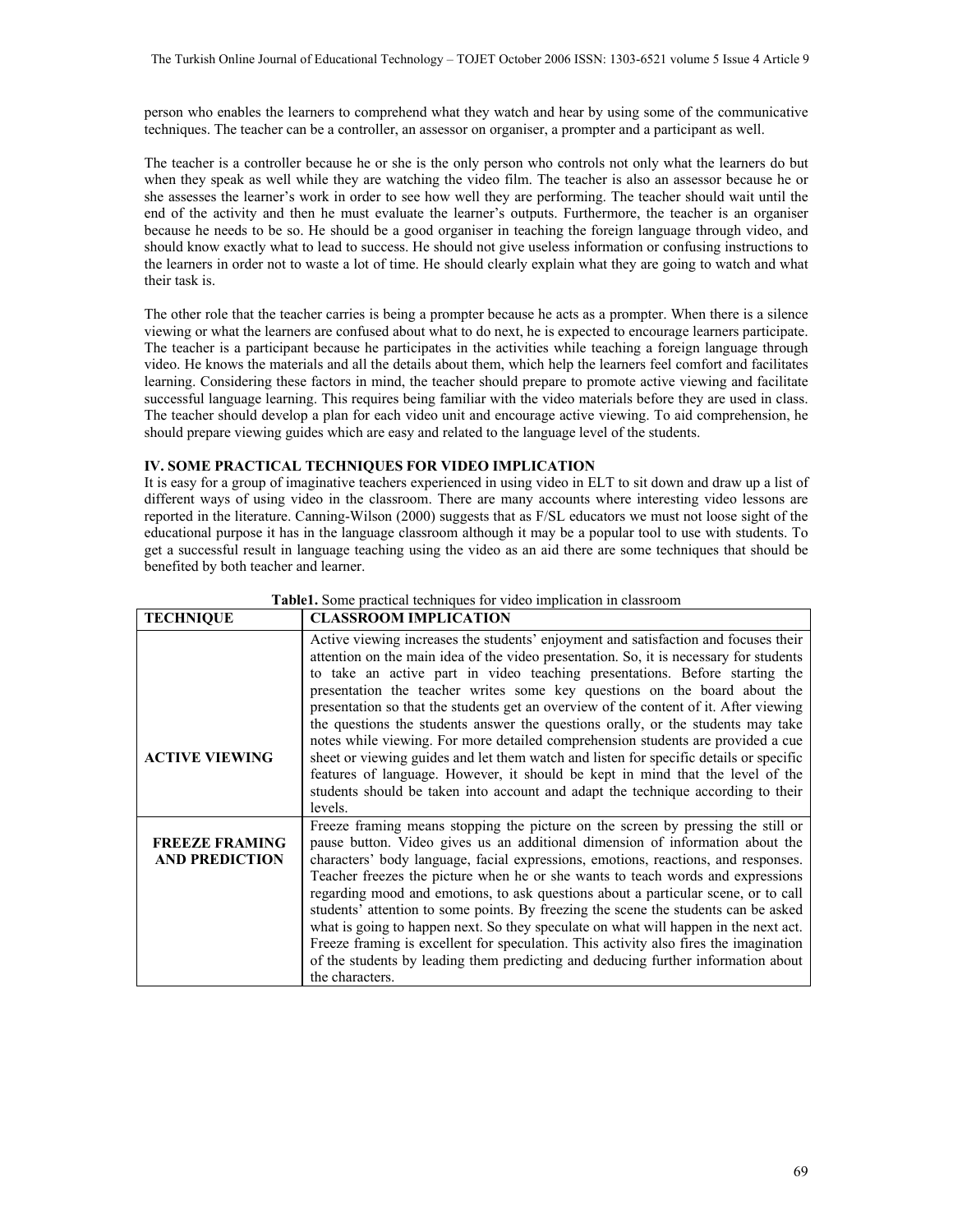| <b>SILENT VIEWING</b>                                       | As video is an audiovisual medium, the sound and the vision are separate<br>components. Silent viewing arouses student interests, stimulates thought, and<br>develops skills of anticipation. In silent viewing, the video segment is played with<br>the sound off using only the picture. This activity can also be a prediction technique<br>when students are watching video for the first time. One way of doing this is to<br>play the video segment without the sound and tell students to observe the behaviour<br>of the characters and to use their power of deduction. Then press the pause button<br>at intervals to stop the picture on the screen and get students to guess what is<br>happening and what the characters might be saying or ask students what has<br>happened up to that point. Finally, video segment is replayed with the sound on so<br>that learners can compare their impressions with what actually happens in the<br>video.                                                                                                                                                                                                                                              |
|-------------------------------------------------------------|--------------------------------------------------------------------------------------------------------------------------------------------------------------------------------------------------------------------------------------------------------------------------------------------------------------------------------------------------------------------------------------------------------------------------------------------------------------------------------------------------------------------------------------------------------------------------------------------------------------------------------------------------------------------------------------------------------------------------------------------------------------------------------------------------------------------------------------------------------------------------------------------------------------------------------------------------------------------------------------------------------------------------------------------------------------------------------------------------------------------------------------------------------------------------------------------------------------|
| <b>SOUND ON AND</b><br><b>VISION OFF</b><br><b>ACTIVITY</b> | This activity can be interesting and useful to play a section of a video unit and<br>remove the visual element from the presentation by obscuring the picture so that<br>students can hear only the dialogue but unable to see the action. Through this<br>activity the students predict or reconstruct what has happened visually depending<br>only what they hear.                                                                                                                                                                                                                                                                                                                                                                                                                                                                                                                                                                                                                                                                                                                                                                                                                                         |
| <b>REPETITION AND</b><br><b>ROLE-PLAY</b>                   | When there are some difficult language points in the video unit, closely repetition<br>can be a necessary step to communicative production exercises. A scene on video is<br>replayed with certain pauses for repetition either individually or in chorus. When<br>students have a clear understanding of the presentation, they are asked to act out the<br>scene using as much of the original version as they can remember. When students<br>become confident with role playing and are sure of vocabulary and language<br>structures, more creative activity can be introduced in which they are asked to<br>improvise the scene to fit their views of the situation and the characters they are<br>playing. Role-play involves students as active participants. As each student plays<br>the assigned role, s/he becomes more and more involved. This activity also helps<br>students to better understanding their own behaviour and to be more able to<br>respond in a positive way to various human relationships. In other words, role<br>playing is a good communicative activity and true preparation for real-life<br>situations. It gives a chance to students to apply what they are learning. |
| <b>REPRODUCTION</b><br><b>ACTIVITY</b>                      | After students have seen a section, students are asked to reproduce either what is<br>being said, to describe what is happening, or to write or retell what has happened.<br>This activity encourages students to try out their knowledge. Students will benefit<br>from experimenting in English, even though it is challenging and mistakes are<br>made. As it seems a bit difficult to perform, guidance, help and reassurance may be<br>needed.                                                                                                                                                                                                                                                                                                                                                                                                                                                                                                                                                                                                                                                                                                                                                          |
| <b>DUBBING ACTIVITY</b>                                     | This activity can be done when students have the necessary language competence.<br>In this activity, students are asked to fill in the missing dialogues after watching a<br>sound-off video episode. It is interesting and enjoyable for the students to complete<br>a scene from the video by dubbing.                                                                                                                                                                                                                                                                                                                                                                                                                                                                                                                                                                                                                                                                                                                                                                                                                                                                                                     |
| <b>FOLLOW-UP</b><br><b>ACTIVITY</b>                         | It is important that a video presentation should lead to follow-up activity as the<br>basis for further extended oral practice. Discussion stimulates communication<br>among students, and it helps to achieve communicative practice. With this activity<br>students have an opportunity to develop sharing and co-operative skills.                                                                                                                                                                                                                                                                                                                                                                                                                                                                                                                                                                                                                                                                                                                                                                                                                                                                        |

## **V. CONCLUSION**

Languages are not fixed but constantly changing, so is the media; television, radio and newspaper which are an extraordinarily rich source of language in use. In order to expose foreign language learners to the target language the use of technology need to be exploited in the classroom as much as possible. For that reason a great tendency towards the use of technology and its integration into the curriculum developed by the foreign language teachers has gained a great importance. Particularly the use of video has received increasing attention in recent studies on technology integration into teacher education curricula (Özkan, 2002:1)

It is an undeniable fact that video is one of the best materials that enables students to practice what they have learned through various techniques. As Canning-Wilson (2000) describes video, at the most basic level of instruction, is a form of communication and it can be achieved without the help of language, since we often interact by gesture, eye contact and facial expression to convey meaning. Thus it is clearly true such kind of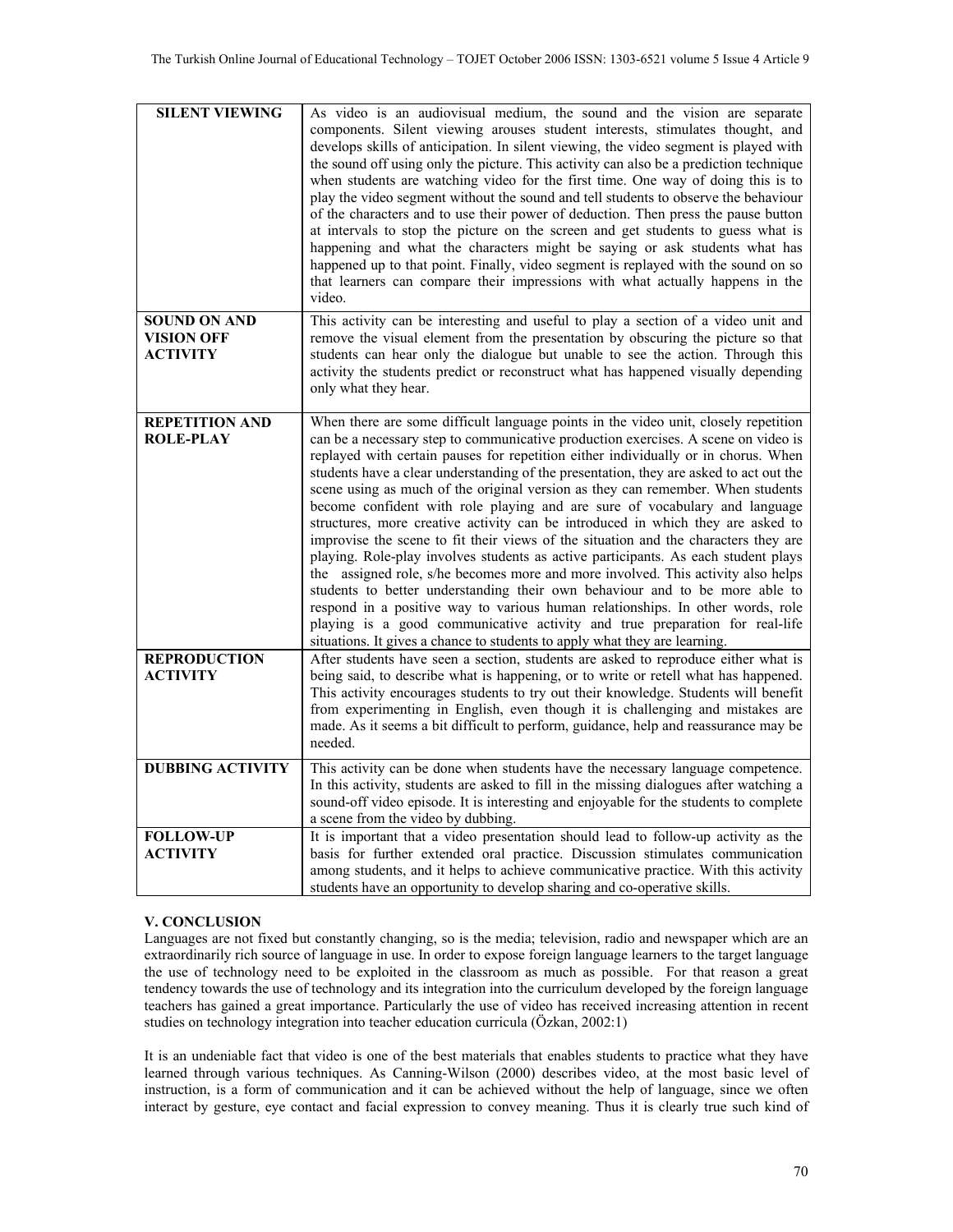materials present complete communicative situations by means of the dynamic, immediate and accessible combination of sound and vision. The students contextualize the language they have learnt. In other words, they can see and hear the speakers in dialogues; their ages, their sex, perhaps their relationship one to another, their way of dressing, social status, what they are doing and perhaps their feelings. Moreover, as previously slightly mentioned, paralinguistic features such as facial expressions or hand gestures provide aural clues of intonation. The learners can also see the setting of the communication on the screen, so they can clarify whether the situation is formal or informal.

Methodologically speaking, watching video films should be different from passive television viewing. So, the teacher should encourage the learners to watch the films actively, by using the supplementary materials, such as worksheets prepared by him or supplied with the films. The learners should participate in the activities, if possible, they themselves set up some projects in the target language, by recording their own activities such as speaking, interviewing, reporting etc. Shortly, the role of the learner is not to be a passive viewer but an active member in the triangle of the video, the teacher and the learner.

To reach successful and effective results with teaching language through video, the learners and the teachers should perform their tasks perfectly. Moreover they should be informed of the new methods and techniques in FLT. To do this, seminars can be organised. A group of teachers and experts should prepare video cassettes, which will enable the schools to obtain them easily. These cassettes should be modern, interesting and in parallel with the syllabus. In a word, it can be concluded that the use of technology is nowadays inevitable in the classroom. When used appropriately, video is quite beneficial for learners and teachers as long as they are considered only as mere entertainment, but carefully chosen films can be a useful and extremely motivational teaching tool for both practicing listening skills and stimulating speaking and writing (Katchen, 2002).

#### **REFERENCES**

- Bouman, L.(1990) *Veni, Video, Vici: Video in Language Teaching.* Journal of English Teaching Forum, vol.18-2 p.8.
- Christine Canning-Wilson & Julie Wallace (2000) *Practical Aspects of Using Video in the Foreign Language Classroom.* The Internet TESL Journal, Vol. VI, No. 11, November 2000. Retrieved April 15, 2006 from internet:http://iteslj.org/Articles/Canning-Video.2001 html
- Christine Canning-Wilson (2000) *Research in Visuals. Video Special Interest Group at the International TESOL* Arabia 2000 Conference. Arabia.
- Hemei, J. (1997) *Teaching with Video in an English Class,* Journal of English Teaching Forum, vol.35-2, pp 45- 47
- Katchen, J.E. (1996) Using authentic video in English language teaching: Tips for Taiwan's teachers. Taipei: The Crane Publishing Company, Ltd Video in ELT—Theoretical and Pedagogical Foundations. Proceedings of the 2002 KATE (The Korea Association of Teachers of English) International Conference (pp. 256-259).
- Özkan, B. (2002) *The Use of Video Cases in Teacher Education* TOJET Oct. ISSN 1303-6521, vol.,1 issue, 1 Phillips, S. (2001) *Young Learners.* Oxford University Press: Oxford.
- Rivers, W.M. (1981) *Teaching Foreign-Language Skills*. The University of Chicago Press: Chicago.
- Satterthwaite, L. (1990) *Instructional Media: Materials, Production and Utilization.* Kendall/Hunt Publ.Comp. USA.
- Ur, P. (1996) *A Course in Language Teaching.* Cambridge University Press. Cambridge.
- Vale, D. and Feuntun, A. (2000) *Teaching Children English.* Cambridge University Press: Cambridge.
- Wright, A. (1976) *Visual Materials for the Language Teacher,* Essex, LongmanWilson,